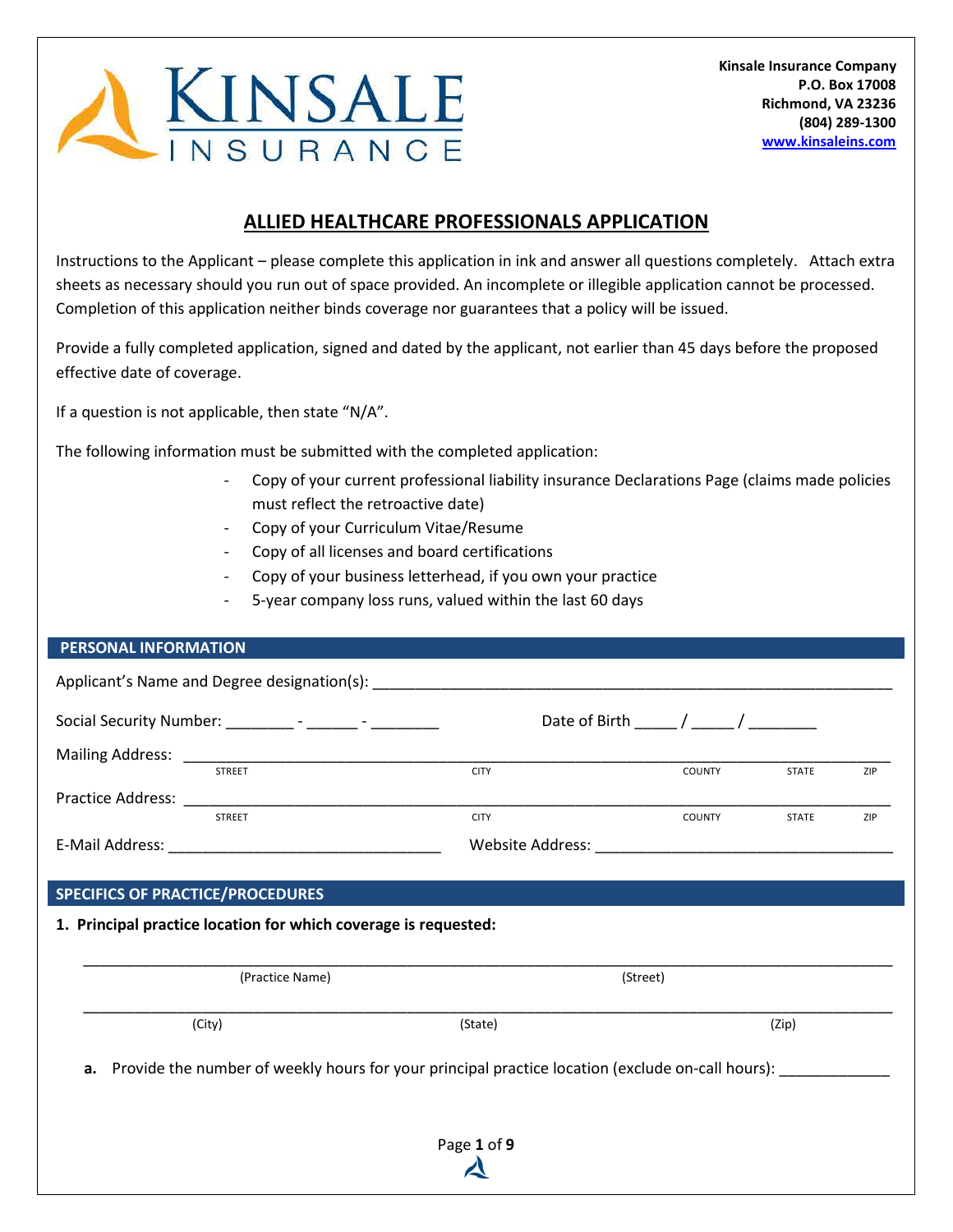|    | (Practice Name)                                                                                                                                                       |              | (Street) |  |                                                                                                                      |
|----|-----------------------------------------------------------------------------------------------------------------------------------------------------------------------|--------------|----------|--|----------------------------------------------------------------------------------------------------------------------|
|    | (City)                                                                                                                                                                | (State)      |          |  | (Zip)                                                                                                                |
| а. | Provide the number of weekly hours for your secondary practice location (exclude on-call hours):                                                                      |              |          |  |                                                                                                                      |
|    | <b>b.</b> Your principal practice location is $a(n)$ :                                                                                                                |              |          |  |                                                                                                                      |
|    | │ Hospital │ Ambulatory Surgery Center │ Professional Office with Specialty │ Other │ │ Other                                                                         |              |          |  |                                                                                                                      |
|    |                                                                                                                                                                       |              |          |  |                                                                                                                      |
|    | If yes, please describe these services in detail and indicate whether you are supervised and by whom.                                                                 |              |          |  |                                                                                                                      |
|    | <b>Detailed Description of Professional Services</b>                                                                                                                  | % Supervised |          |  | <b>Name of Supervising/Collaborating Physician</b>                                                                   |
|    | <u> 1989 - Johann John Harry Harry Harry Harry Harry Harry Harry Harry Harry Harry Harry Harry Harry Harry Harry</u>                                                  |              |          |  | <u> 1989 - Johann John Harry, mars eta bat eta bat eta bat eta bat ez arteko harta zen bat ez arteko harta zen b</u> |
|    |                                                                                                                                                                       |              |          |  |                                                                                                                      |
|    |                                                                                                                                                                       |              |          |  | <u> 1989 - Johann John Stone, mars eta biztanleria (h. 1989).</u>                                                    |
|    |                                                                                                                                                                       |              |          |  |                                                                                                                      |
|    | If yes, please answer (i) below.                                                                                                                                      |              |          |  |                                                                                                                      |
|    | i. Please list all surgical procedures performed (including minor surgery):                                                                                           |              |          |  |                                                                                                                      |
|    | ii. Is anesthesia (other than topical or by means of local infiltration) administered by either<br>yourself or others? If yes, please attach a detailed explanation.  |              |          |  | $ YES $ NO                                                                                                           |
|    | iii. Do you perform or assist in any surgical procedure(s) in a professional office or similar<br>non-hospital facility? If yes, please attach a detailed explanation |              |          |  | YES  NO                                                                                                              |
|    |                                                                                                                                                                       |              |          |  |                                                                                                                      |
|    |                                                                                                                                                                       |              |          |  |                                                                                                                      |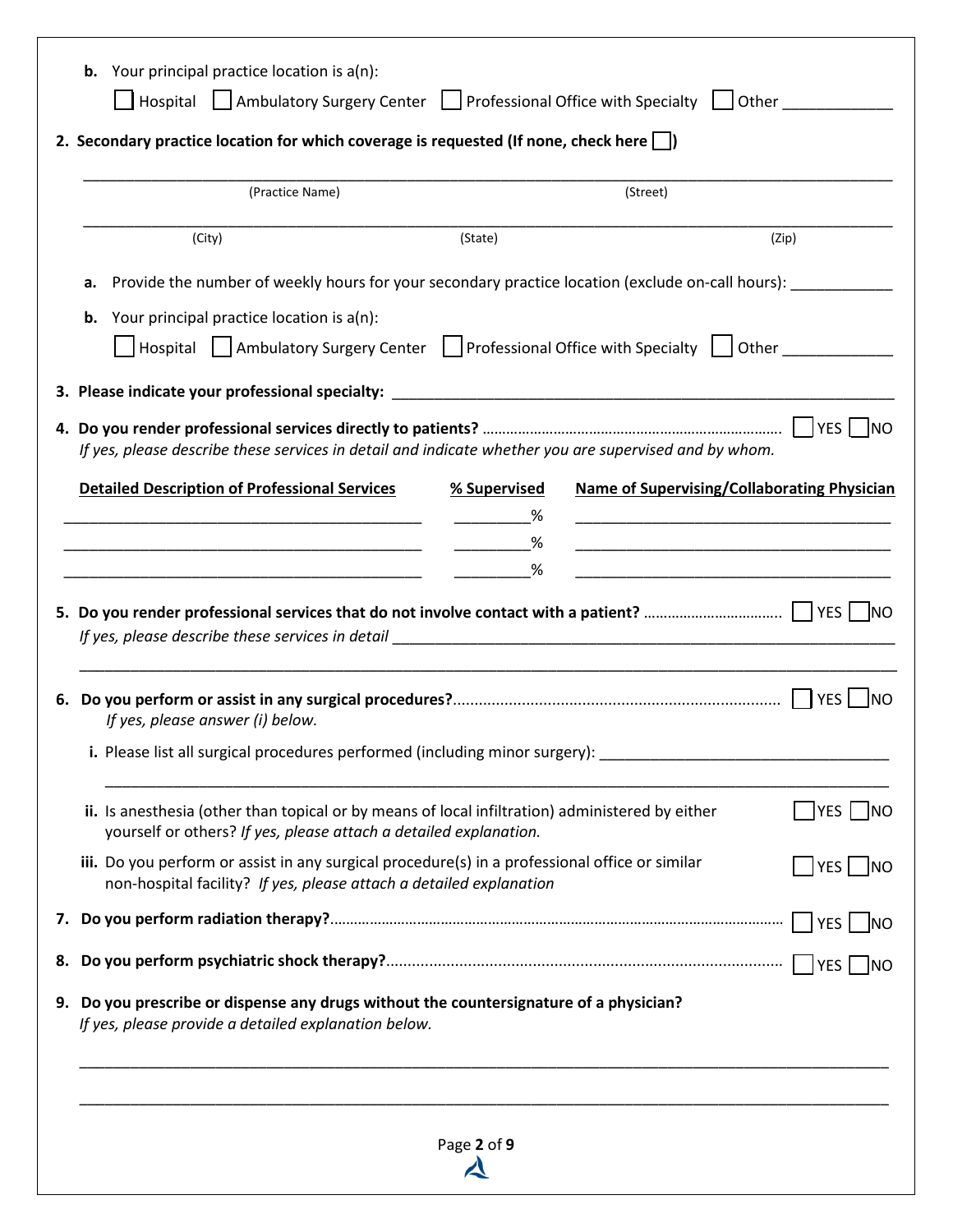| 15. Describe your professional training:<br>Name of Institution<br><u> 1990 - Johann John Stone, markin amerikan bisa di sebagai pertama dan personal dan personal dan personal dan</u><br><u> 1980 - Johann John Stone, mars et al. (b. 1980)</u>                                                                                                                                                                                                          |                           | <b>Years of Training</b>                                                                                                                                                                                                                                                                                                                                                                                                                                                                                                                               |                        | Degree or Certification Attained<br><u> Alexandria de la contrada de la contrada de la contrada de la contrada de la contrada de la contrada de la c</u><br><u> 1989 - Johann John Harry Harry Harry Harry Harry Harry Harry Harry Harry Harry Harry Harry Harry Harry Harry H</u>                                                                  |                 |
|-------------------------------------------------------------------------------------------------------------------------------------------------------------------------------------------------------------------------------------------------------------------------------------------------------------------------------------------------------------------------------------------------------------------------------------------------------------|---------------------------|--------------------------------------------------------------------------------------------------------------------------------------------------------------------------------------------------------------------------------------------------------------------------------------------------------------------------------------------------------------------------------------------------------------------------------------------------------------------------------------------------------------------------------------------------------|------------------------|-----------------------------------------------------------------------------------------------------------------------------------------------------------------------------------------------------------------------------------------------------------------------------------------------------------------------------------------------------|-----------------|
|                                                                                                                                                                                                                                                                                                                                                                                                                                                             |                           |                                                                                                                                                                                                                                                                                                                                                                                                                                                                                                                                                        |                        |                                                                                                                                                                                                                                                                                                                                                     |                 |
|                                                                                                                                                                                                                                                                                                                                                                                                                                                             |                           |                                                                                                                                                                                                                                                                                                                                                                                                                                                                                                                                                        |                        |                                                                                                                                                                                                                                                                                                                                                     |                 |
|                                                                                                                                                                                                                                                                                                                                                                                                                                                             |                           |                                                                                                                                                                                                                                                                                                                                                                                                                                                                                                                                                        |                        |                                                                                                                                                                                                                                                                                                                                                     |                 |
|                                                                                                                                                                                                                                                                                                                                                                                                                                                             |                           |                                                                                                                                                                                                                                                                                                                                                                                                                                                                                                                                                        |                        |                                                                                                                                                                                                                                                                                                                                                     |                 |
| License #<br>State                                                                                                                                                                                                                                                                                                                                                                                                                                          |                           | <b>Effective Date</b>                                                                                                                                                                                                                                                                                                                                                                                                                                                                                                                                  | <b>Expiration Date</b> |                                                                                                                                                                                                                                                                                                                                                     | Active (Yes/No) |
| PRACTICE SPECIALTY AND EDUCATION<br>14. Provide the following information for all of the states in which you practice:                                                                                                                                                                                                                                                                                                                                      |                           |                                                                                                                                                                                                                                                                                                                                                                                                                                                                                                                                                        |                        |                                                                                                                                                                                                                                                                                                                                                     |                 |
| Other: ___________________________                                                                                                                                                                                                                                                                                                                                                                                                                          |                           | $\sharp$ $\Box$                                                                                                                                                                                                                                                                                                                                                                                                                                                                                                                                        |                        | $\begin{picture}(20,10) \put(0,0){\line(1,0){10}} \put(15,0){\line(1,0){10}} \put(15,0){\line(1,0){10}} \put(15,0){\line(1,0){10}} \put(15,0){\line(1,0){10}} \put(15,0){\line(1,0){10}} \put(15,0){\line(1,0){10}} \put(15,0){\line(1,0){10}} \put(15,0){\line(1,0){10}} \put(15,0){\line(1,0){10}} \put(15,0){\line(1,0){10}} \put(15,0){\line(1$ |                 |
| Fee for Services:                                                                                                                                                                                                                                                                                                                                                                                                                                           |                           | $\mathsf{s}$ _____________________                                                                                                                                                                                                                                                                                                                                                                                                                                                                                                                     |                        | $\mathsf{S} \xrightarrow{\qquad \qquad }$                                                                                                                                                                                                                                                                                                           |                 |
| <b>Government Funding:</b>                                                                                                                                                                                                                                                                                                                                                                                                                                  |                           | $\begin{picture}(20,10) \put(0,0){\line(1,0){10}} \put(15,0){\line(1,0){10}} \put(15,0){\line(1,0){10}} \put(15,0){\line(1,0){10}} \put(15,0){\line(1,0){10}} \put(15,0){\line(1,0){10}} \put(15,0){\line(1,0){10}} \put(15,0){\line(1,0){10}} \put(15,0){\line(1,0){10}} \put(15,0){\line(1,0){10}} \put(15,0){\line(1,0){10}} \put(15,0){\line(1$                                                                                                                                                                                                    |                        | $\begin{picture}(20,10) \put(0,0){\line(1,0){10}} \put(15,0){\line(1,0){10}} \put(15,0){\line(1,0){10}} \put(15,0){\line(1,0){10}} \put(15,0){\line(1,0){10}} \put(15,0){\line(1,0){10}} \put(15,0){\line(1,0){10}} \put(15,0){\line(1,0){10}} \put(15,0){\line(1,0){10}} \put(15,0){\line(1,0){10}} \put(15,0){\line(1,0){10}} \put(15,0){\line(1$ |                 |
| <b>Charitable Contributions:</b>                                                                                                                                                                                                                                                                                                                                                                                                                            |                           | $\begin{array}{c} \n \uparrow \text{---} \quad \text{---} \quad \text{---} \quad \text{---} \quad \text{---} \quad \text{---} \quad \text{---} \quad \text{---} \quad \text{---} \quad \text{---} \quad \text{---} \quad \text{---} \quad \text{---} \quad \text{---} \quad \text{---} \quad \text{---} \quad \text{---} \quad \text{---} \quad \text{---} \quad \text{---} \quad \text{---} \quad \text{---} \quad \text{---} \quad \text{---} \quad \text{---} \quad \text{---} \quad \text{---} \quad \text{---} \quad \text{---} \quad \text{---}$ |                        | $\frac{1}{2}$                                                                                                                                                                                                                                                                                                                                       |                 |
| <b>Source</b>                                                                                                                                                                                                                                                                                                                                                                                                                                               |                           | <b>Amount This Fiscal Year</b>                                                                                                                                                                                                                                                                                                                                                                                                                                                                                                                         |                        | <b>Amount Next Fiscal Year</b>                                                                                                                                                                                                                                                                                                                      |                 |
| 12. Provide the following:<br>a. Average number of patients you saw during the last 12 months for all jobs<br><b>b.</b> Estimated number of patients you will see during the next 12 months for all jobs<br>Estimated number of patients you will see during the next 12 months for all jobs<br>c.<br>for which coverage is requested<br>13. If you are the owner of the practice, indicate your sources and amounts of actual and projected total revenue: |                           |                                                                                                                                                                                                                                                                                                                                                                                                                                                                                                                                                        |                        | <b>Weekly</b>                                                                                                                                                                                                                                                                                                                                       | <b>Annually</b> |
| % Emergency Dept. of Hospital ______% Outpatient Clinic                                                                                                                                                                                                                                                                                                                                                                                                     |                           |                                                                                                                                                                                                                                                                                                                                                                                                                                                                                                                                                        |                        |                                                                                                                                                                                                                                                                                                                                                     |                 |
| % Classroom                                                                                                                                                                                                                                                                                                                                                                                                                                                 |                           | ___% Operating Room                                                                                                                                                                                                                                                                                                                                                                                                                                                                                                                                    |                        | % Professional Office                                                                                                                                                                                                                                                                                                                               |                 |
| % Ambulance                                                                                                                                                                                                                                                                                                                                                                                                                                                 | _____% Laboratory         |                                                                                                                                                                                                                                                                                                                                                                                                                                                                                                                                                        |                        | _____% Hospital Ward                                                                                                                                                                                                                                                                                                                                |                 |
| % Administrative Office                                                                                                                                                                                                                                                                                                                                                                                                                                     | % Nursing Home            |                                                                                                                                                                                                                                                                                                                                                                                                                                                                                                                                                        |                        | % Patient's Home                                                                                                                                                                                                                                                                                                                                    |                 |
| 11. Please give the approximate percentages of time spent in the following work locations:                                                                                                                                                                                                                                                                                                                                                                  |                           |                                                                                                                                                                                                                                                                                                                                                                                                                                                                                                                                                        |                        |                                                                                                                                                                                                                                                                                                                                                     |                 |
| % Family Planning                                                                                                                                                                                                                                                                                                                                                                                                                                           | % Family/General Practice |                                                                                                                                                                                                                                                                                                                                                                                                                                                                                                                                                        |                        | ______% Other _________________________                                                                                                                                                                                                                                                                                                             |                 |
| % Communicable                                                                                                                                                                                                                                                                                                                                                                                                                                              | % Dental                  |                                                                                                                                                                                                                                                                                                                                                                                                                                                                                                                                                        |                        | _____% Research or Experimental                                                                                                                                                                                                                                                                                                                     |                 |
| _% Stress Testing                                                                                                                                                                                                                                                                                                                                                                                                                                           | _____% Gynecology         |                                                                                                                                                                                                                                                                                                                                                                                                                                                                                                                                                        |                        | % Physical Rehabilitation<br>_____% Disability Evaluation                                                                                                                                                                                                                                                                                           |                 |
|                                                                                                                                                                                                                                                                                                                                                                                                                                                             | % Obstetrical             |                                                                                                                                                                                                                                                                                                                                                                                                                                                                                                                                                        |                        |                                                                                                                                                                                                                                                                                                                                                     |                 |
| % Holistic Medicine<br>% Surgical                                                                                                                                                                                                                                                                                                                                                                                                                           | % Substance Abuse         |                                                                                                                                                                                                                                                                                                                                                                                                                                                                                                                                                        | % Bariatrics           | % Pediatric                                                                                                                                                                                                                                                                                                                                         |                 |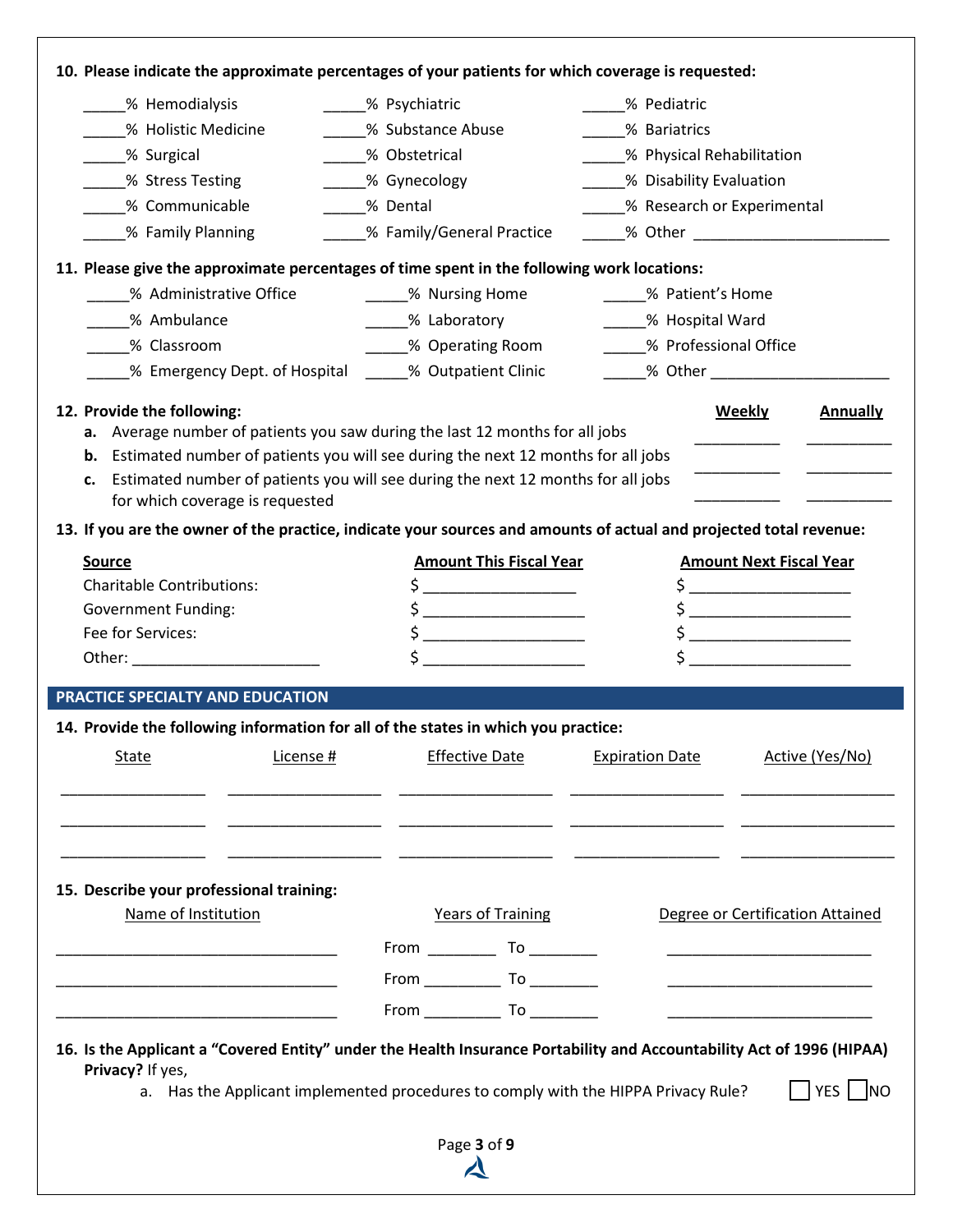|  | b. Provide the name and title of the Applicant's Privacy Officer: |  |  |  |
|--|-------------------------------------------------------------------|--|--|--|
|--|-------------------------------------------------------------------|--|--|--|

**17.** Are you a member of any professional societies? If yes, list memberships below  $\Box$  YES  $\Box$  NO

| <b>Practice Name</b>                                                                                                                                                                                              | City/State                           | From                                      | To                |
|-------------------------------------------------------------------------------------------------------------------------------------------------------------------------------------------------------------------|--------------------------------------|-------------------------------------------|-------------------|
|                                                                                                                                                                                                                   |                                      |                                           |                   |
|                                                                                                                                                                                                                   |                                      |                                           |                   |
|                                                                                                                                                                                                                   |                                      |                                           |                   |
|                                                                                                                                                                                                                   |                                      |                                           |                   |
|                                                                                                                                                                                                                   |                                      |                                           |                   |
|                                                                                                                                                                                                                   |                                      |                                           |                   |
|                                                                                                                                                                                                                   |                                      |                                           |                   |
| <b>PRACTICE INFORMATION</b>                                                                                                                                                                                       |                                      |                                           |                   |
| 19. Type of practice for which coverage is requested:<br>Solo practitioner (unincorporated)                                                                                                                       |                                      | Solo practitioner (incorporated)*         |                   |
| Partnership                                                                                                                                                                                                       | * Name of Entity: __________________ |                                           |                   |
| <b>Professional Association</b>                                                                                                                                                                                   |                                      | Professional Corporation (for profit)     |                   |
|                                                                                                                                                                                                                   |                                      | Professional Corporation (not for profit) |                   |
| Other and the contract of the contract of the contract of the contract of the contract of the contract of the                                                                                                     |                                      |                                           |                   |
| 20. Do you own or operate any business other than that shown above?                                                                                                                                               |                                      |                                           | YES   NO          |
| If yes, please give details on a separate sheet.<br>21. Are you employed or contracted by any individual or entity other than your principal practice                                                             |                                      |                                           | YES   NO          |
| location(s)? If yes, please attach a description of your responsibilities.                                                                                                                                        |                                      |                                           |                   |
| 22. Are you employed by or under contract to any government entity?<br>If yes, please attach a description of your responsibilities.                                                                              |                                      |                                           | $ YES $ NO        |
| 23. Do you advertise your professional services in any manner (other than a simple listing in a<br>telephone directory)? If yes, attach a copy of all of your advertisements.                                     |                                      |                                           | YES   NO          |
| 24. Are you associated with any agency or organization that engages in any kind of advertising for, or<br>solicitation of, patients? If yes, please attach a detailed explanation and copy of all advertisements. |                                      |                                           | YES<br><b>INO</b> |
| PRIOR POLICY AND LOSS INFORMATION - Questions 25-40 provide details for all "YES" answers                                                                                                                         |                                      |                                           |                   |
| 25. Has your medical or narcotics license ever been limited, suspended, revoked, denied, or<br>investigated by any licensing board or regulatory agency?                                                          |                                      |                                           | YES   NO          |
| 26. Has your board certification or membership in any medical society or association ever been<br>refused, suspended, revoked, or voluntarily surrendered?                                                        |                                      |                                           | YES  NO           |
| 27. Have your hospital privileges ever been suspended, restricted, denied, placed in probationary<br>status, or revoked?                                                                                          |                                      |                                           | YES MO            |
| 28. Have you ever been charged with, or convicted of a crime other than minor traffic violations?                                                                                                                 |                                      |                                           | $ YES $ NO        |
| 29. Have you ever been diagnosed or treated for alcoholism, drug addiction, any chemical<br>dependency, or mental or chronic physical illness?                                                                    |                                      |                                           | YES   NO          |
| 30. Has any fee or professional relations complaints been registered against you with your medical<br>association, hospital, or a state licensing authority?                                                      |                                      |                                           | YES <br>  NO      |
|                                                                                                                                                                                                                   | Page 4 of 9                          |                                           |                   |
|                                                                                                                                                                                                                   |                                      |                                           |                   |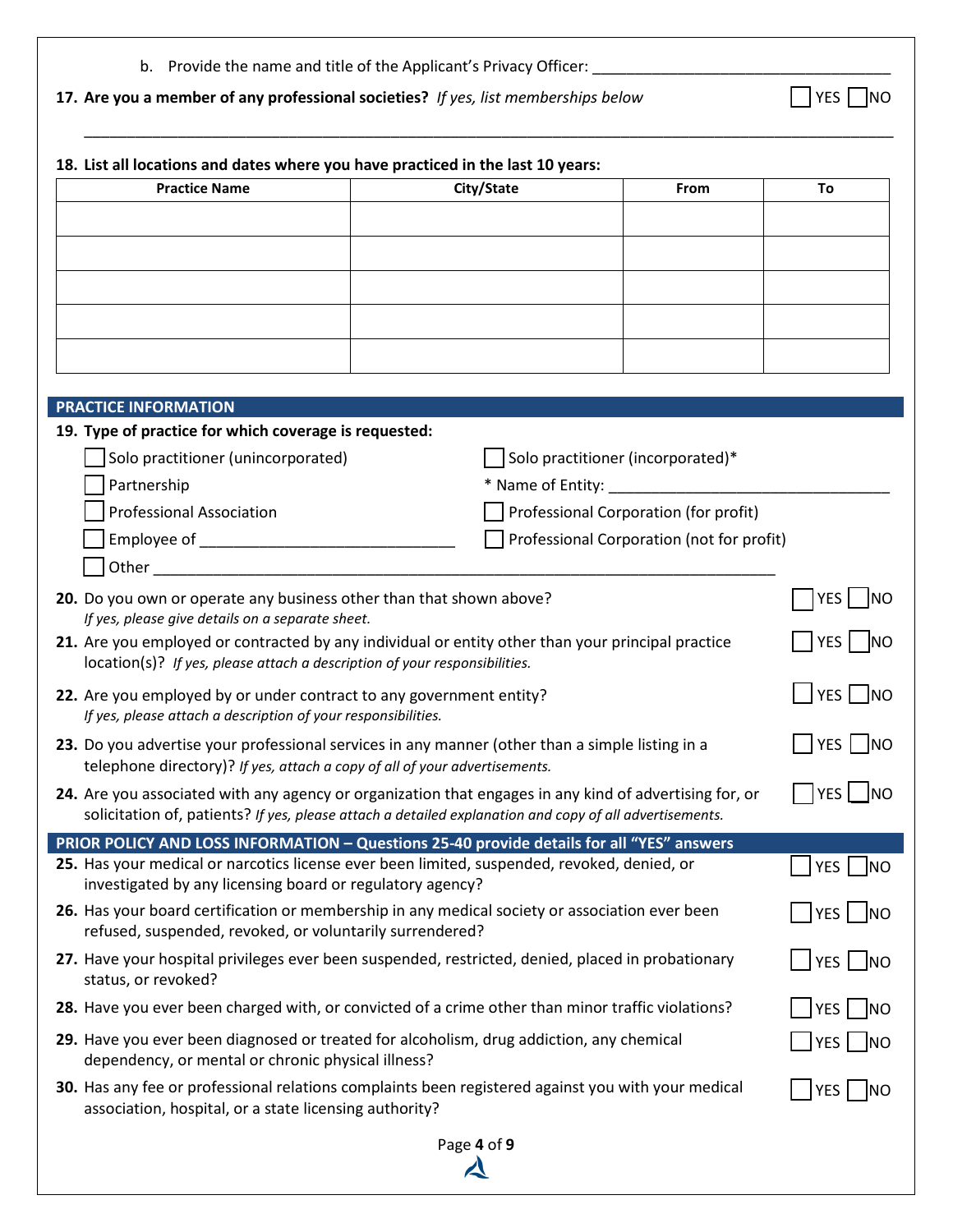### **31. Provide the following information pertaining to your past 5 years of professional liability insurance coverage:**

| Carrier | <b>Policy Period</b> | <b>Policy Limits</b> | <b>Deductible</b> | Claims Made? (Y/N) | Retro Date |
|---------|----------------------|----------------------|-------------------|--------------------|------------|
|         |                      |                      |                   |                    |            |
|         |                      |                      |                   |                    |            |
|         |                      |                      |                   |                    |            |
|         |                      |                      |                   |                    |            |
|         |                      |                      |                   |                    |            |

| 32. Do you currently participate in or plan to participate in a state patient compensation fund, health | $\bigcap$ YES $\bigcap$ NO |
|---------------------------------------------------------------------------------------------------------|----------------------------|
| care stabilization fund or other governmentally established malpractice liability funding               |                            |
| mechanism? If yes, identify                                                                             |                            |

**3** YES NO

 $YES$  NO

 $|YES|$  NO

|YES | |NO

| 33. Have you ever practiced without professional liability insurance? |  |
|-----------------------------------------------------------------------|--|
|                                                                       |  |

- **34.** Do you have professional liability insurance for work you do elsewhere? If yes, please explain on page 6.  $\Box$  YES  $\Box$  NO
- **35.** Have you ever had any insurance company decline, cancel, rescind, or non-renew any professional liability insurance policy?  $\Box$  YES  $\Box$  NO
- **36.** Have you ever been involved in any professional liability claim or suit, either directly or indirectly? YES NO
- **37.** Are you aware of any known losses or claims that have not been reported to a prior insurance carrier or any other source from which payment might be made?
- **38.** Are you aware of any request for medical records by a patient or his/her attorney which might result in a claim?
- **39.** Are you aware of any prior professional liability carrier refusing coverage for, or declining to accept a report of a specific act, omission, or circumstance involving particular and specific professional services that may result in a claim, threat of claim, letter of intent, adverse result notice, or attorney contact?  $|$  YES  $|$  NO
- **40.** Have all circumstances that might reasonably lead to a claim or suit, even if you believe them to be without merit, been reported to your current or prior professional liability company? **Indicate N/A if you are not aware of any such circumstances**. If yes, how many? \_\_\_\_ please complete a supplemental claims form for each. N/A

#### **REQUESTED COVERAGE**

| (NOTE: The Company may not offer or quote requested coverage) |                         |                                      |  |  |  |
|---------------------------------------------------------------|-------------------------|--------------------------------------|--|--|--|
| <b>Requested Effective Date:</b>                              |                         | <b>Requested Retroactive Date:</b>   |  |  |  |
| <b>Requested Limits of Liability</b>                          |                         |                                      |  |  |  |
| \$100,000/\$300,000                                           | \$200,000/\$600,000     | \$250,000/\$750,000                  |  |  |  |
| \$500,000/\$1,500,000                                         | \$1,000,000/\$3,000,000 | └ \$2,000,000/ \$6,000,000 (VA only) |  |  |  |
|                                                               |                         |                                      |  |  |  |
|                                                               |                         |                                      |  |  |  |
|                                                               |                         |                                      |  |  |  |
|                                                               | Page 5 of 9             |                                      |  |  |  |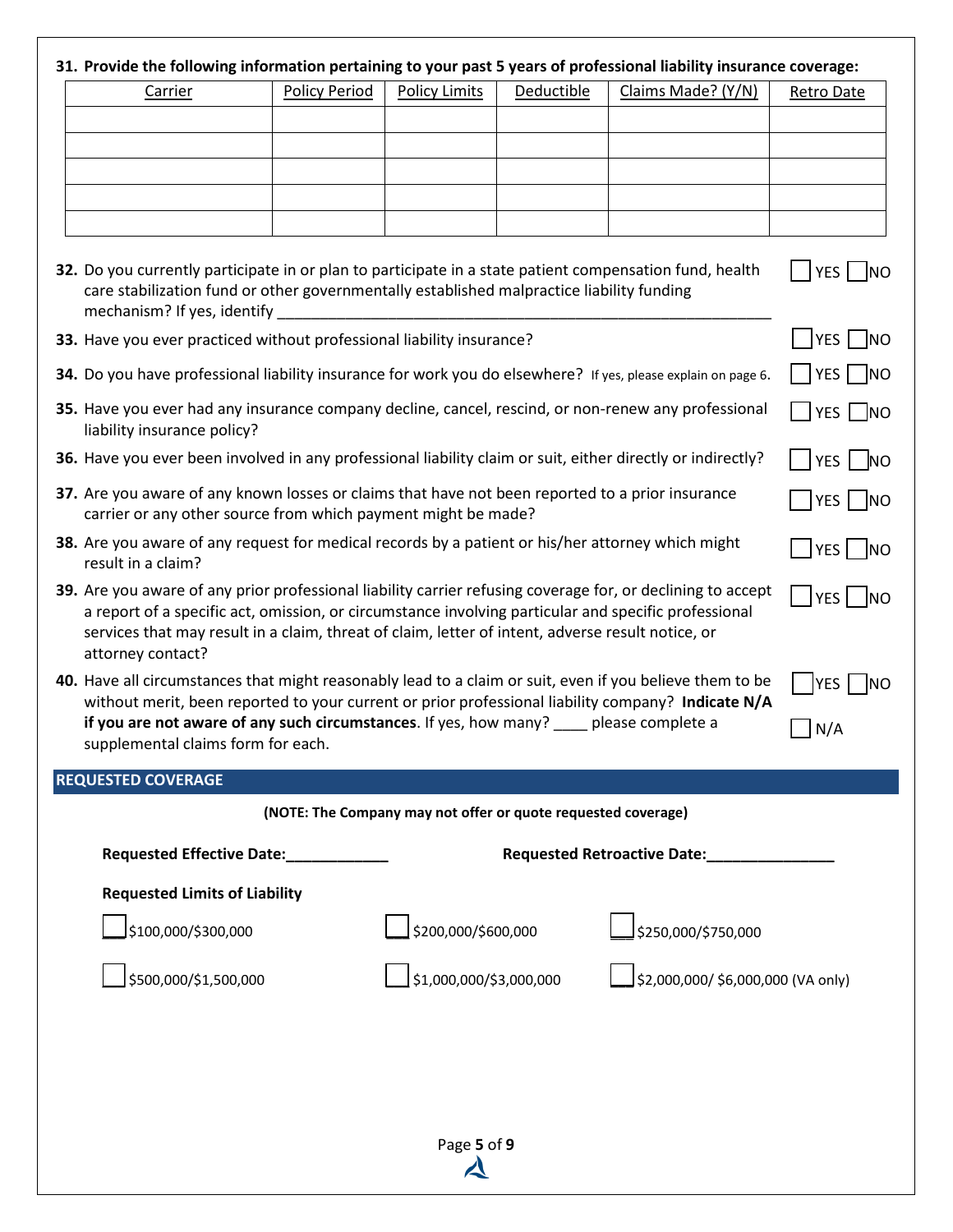### **SUPPLEMENTAL INFORMATION**

**Use this page to as needed to address questions referenced within the application or to provide information you deem pertinent to our review of your application**

### **STATEMENT OF NO KNOWN CLAIMS or CIRCUMSTANCES**

. I have no known losses or claims that have not been reported to my prior insurance carrier or any other source from which payment might be made;

. I have no knowledge of acts, omissions or circumstances that relate to a professional service which could reasonably result in a claim, that has not been reported to a prior insurance carrier;

. I have no knowledge of any request for medical records by a patient or their attorney which might result in a claim;

. I have no knowledge or information relating to service or services on a Board which might result in a claim; and

. I have no knowledge of any prior professional liability carrier refusing coverage for, or declining to accept a report of a specific act, omission or circumstance involving particular and specific professional services that may result in a claim, threat of claim, letter of intent, adverse result, or attorney contact.

### *My signature on page 8 below confirms the above statements unless otherwise noted*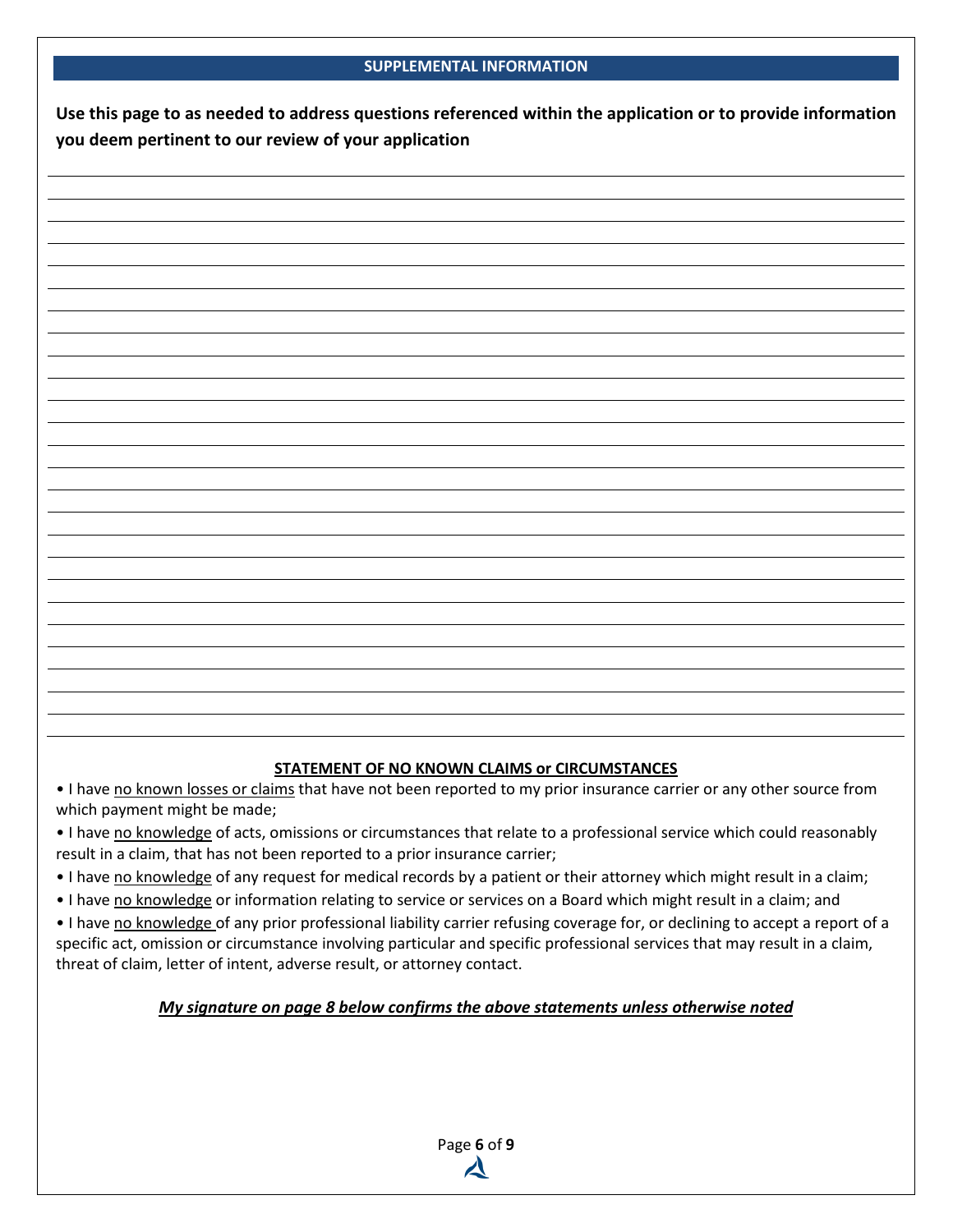#### **FRAUD WARNING**

**NOTICE TO ALABAMA, ALASKA, ARIZONA, ARKANSAS, CALIFORNIA, CONNECTICUT, DELAWARE, GEORGIA, IDAHO, ILLINOIS, INDIANA, IOWA, KANSAS, MARYLAND, MASSACHUSETTS, MICHIGAN, MINNESOTA, MISSISSIPPI, MISSOURI, MONTANA, NEBRASKA, NEVADA, NEW HAMPSHIRE, NORTH CAROLINA, NORTH DAKOTA, OREGON, RHODE ISLAND, SOUTH CAROLINA, SOUTH DAKOTA, TEXAS, UTAH, VERMONT, WASHINGTON, WEST VIRGINIA, WISCONSIN, AND WYOMING APPLICANTS:** In some states, any person who knowingly, and with intent to defraud any insurance company or other person, files an application for insurance or statement of claim containing any materially false information, or, for the purpose of misleading, conceals information concerning any fact material thereto, may commit a fraudulent insurance act which is a crime in many states.

**NOTICE TO COLORADO APPLICANTS**: It is unlawful to knowingly provide false, incomplete or misleading facts or information to an insurance company for the purpose of defrauding or attempting to defraud the company. Penalties may include imprisonment, fines, denial of insurance and civil damages. Any insurance company or agent of an insurance company who knowingly provides false, incomplete or misleading facts or information to a policy holder or claimant for the purpose of defrauding or attempting to defraud the policyholder or claiming with regard to a settlement or award payable for insurance proceeds shall be reported to the Colorado Division of Insurance within the Department of Regulatory Agencies.

**NOTICE TO DISTRICT OF COLUMBIA APPLICANTS**: **WARNING:** It is a crime to provide false or misleading information to an insurer for the purpose of defrauding the insurer or any other person. Penalties include imprisonment and/or fines. In addition, an insurer may deny insurance benefits if false information materially related to a claim was provided by the applicant.

**NOTICE TO FLORIDA APPLICANTS**: Any person who knowingly and with intent to injure, defraud or deceive any insurance company files a statement of claim containing any false, incomplete or misleading information is guilty of a felony of the third degree.

**NOTICE TO HAWAII APPLICANTS:** For your protection, Hawaii law requires you to be informed that presenting a fraudulent claim for payment of a loss or benefit is a crime punishable by fines or imprisonment, or both.

**NOTICE TO KENTUCKY APPLICANTS**: Any person who knowingly and with intent to defraud any insurance company or other person files an application for insurance containing any materially false information or conceals, for the purpose of misleading, information concerning any fact material thereto commits a fraudulent insurance act, which is a crime.

**NOTICE TO LOUISIANA APPLICANTS:** Any person who knowingly presents a false or fraudulent claim for payment of a loss or benefit or knowingly presents false information in an application for insurance is guilty of a crime and may be subject to fines and confinement in prison.

**NOTICE TO MAINE APPLICANTS**: It is a crime to knowingly provide false, incomplete or misleading information to an insurance company for the purpose of defrauding the company. Penalties may include imprisonment, fines, or denial of insurance benefits.

**NOTICE TO NEW JERSEY APPLICANTS**: Any person who includes any false or misleading information on an application for an insurance policy is subject to criminal and civil penalties.

**NOTICE TO NEW MEXICO APPLICANTS**: Any person who knowingly presents a false or fraudulent claim for payment of a loss or benefit or knowingly presents false information in an application for insurance is guilty of a crime and may be subject to civil fines and criminal penalties.

**NOTICE TO NEW YORK APPLICANTS**: Any person who knowingly and with intent to defraud an insurance company or other person files an application for insurance or statement of claim containing any materially false information, or conceals, for the purpose of misleading, information concerning any fact material thereto, commits a fraudulent insurance act, which is a crime and shall also be subject to a civil penalty not to exceed \$5,000 and the stated value of the claim for each such violation.

**NOTICE TO OHIO APPLICANTS**: Any person who, with intent to defraud or knowing that he/she is facilitating a fraud against an insurer, submits an application or files a claim containing a false or deceptive statement is guilty of insurance fraud.

**NOTICE TO OKLAHOMA APPLICANTS: WARNING:** Any person who knowingly, and with intent to injure, defraud or deceive any insurer, makes a any claim for the proceeds of an insurance policy containing any false, incomplete or misleading information is guilty of a felony.

**NOTICE TO PENNSYLVANIA APPLICANTS**: Any person who knowingly and with intent to defraud any insurance company, or other person, files an application for insurance or statement of a claim containing any materially false information or conceals for the purpose of misleading, information concerning any fact material thereto commits a fraudulent insurance act, which is a crime and subjects the person to criminal and civil penalties.

**NOTICE TO TENNESSEE APPLICANTS:** It is a crime to knowingly provide false, incomplete or misleading information to an insurance company for the purpose of defrauding the company. Penalties include imprisonment, fines and denial of insurance benefits.

**NOTICE TO VIRGINIA APPLICANTS:** It is a crime to knowingly provide false, incomplete or misleading information to an insurance company for the purpose of defrauding the company. Penalties include imprisonment, fines and denial of insurance benefits.

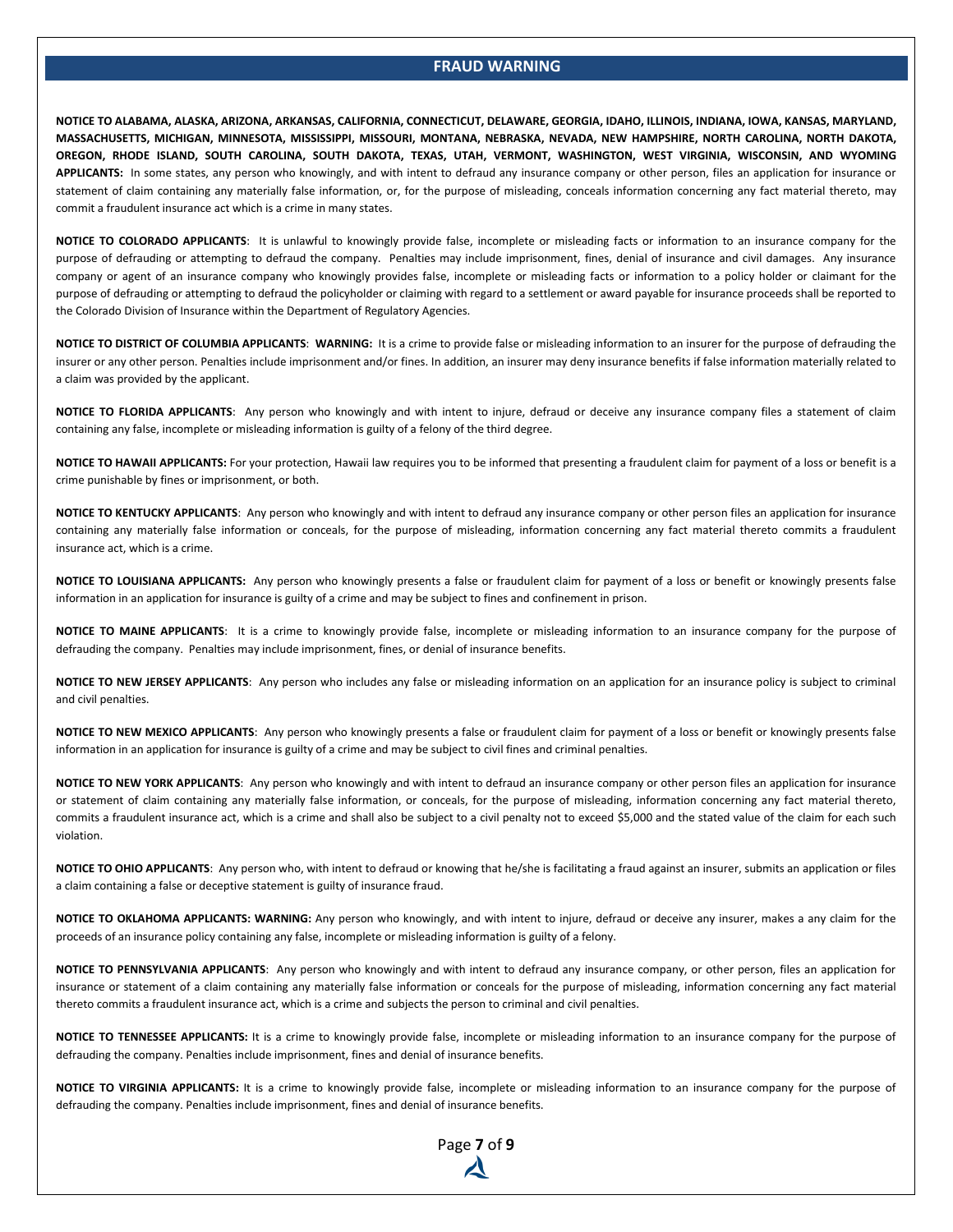**The Applicant acknowledges that the answers provided herein are based on a reasonable inquiry and/or investigation. The Applicant warrants that the above statements and particulars together with any attached or appended documents are true and complete and do not misrepresent, misstate or omit any material fact.** 

**The Applicant agrees to notify us of any material changes in the answers to the questions on this questionnaire which may arise prior to the effective date of any policy issued pursuant to this questionnaire and the Applicant understands that any outstanding quotations may be modified or withdrawn based upon such changes at our sole discretion.** 

**Completion of this form does not bind coverage. Applicant's acceptance of the company's quotation is required prior to binding coverage and policy issuance.** 

**All written statements and materials furnished to the company in conjunction with this application are hereby incorporated by reference into this application and made a part of this application.**

| Applicant:            | Title: |  |
|-----------------------|--------|--|
| Applicants Signature: | Date:  |  |

Agent/Broker Name: \_\_\_\_\_\_\_\_\_\_\_\_\_\_\_\_\_\_\_\_\_\_\_\_\_\_\_\_\_\_\_\_\_\_\_\_\_\_\_\_\_\_\_\_\_\_\_\_\_\_\_\_\_\_\_\_\_\_\_\_\_\_\_\_\_\_\_\_\_\_\_\_\_\_